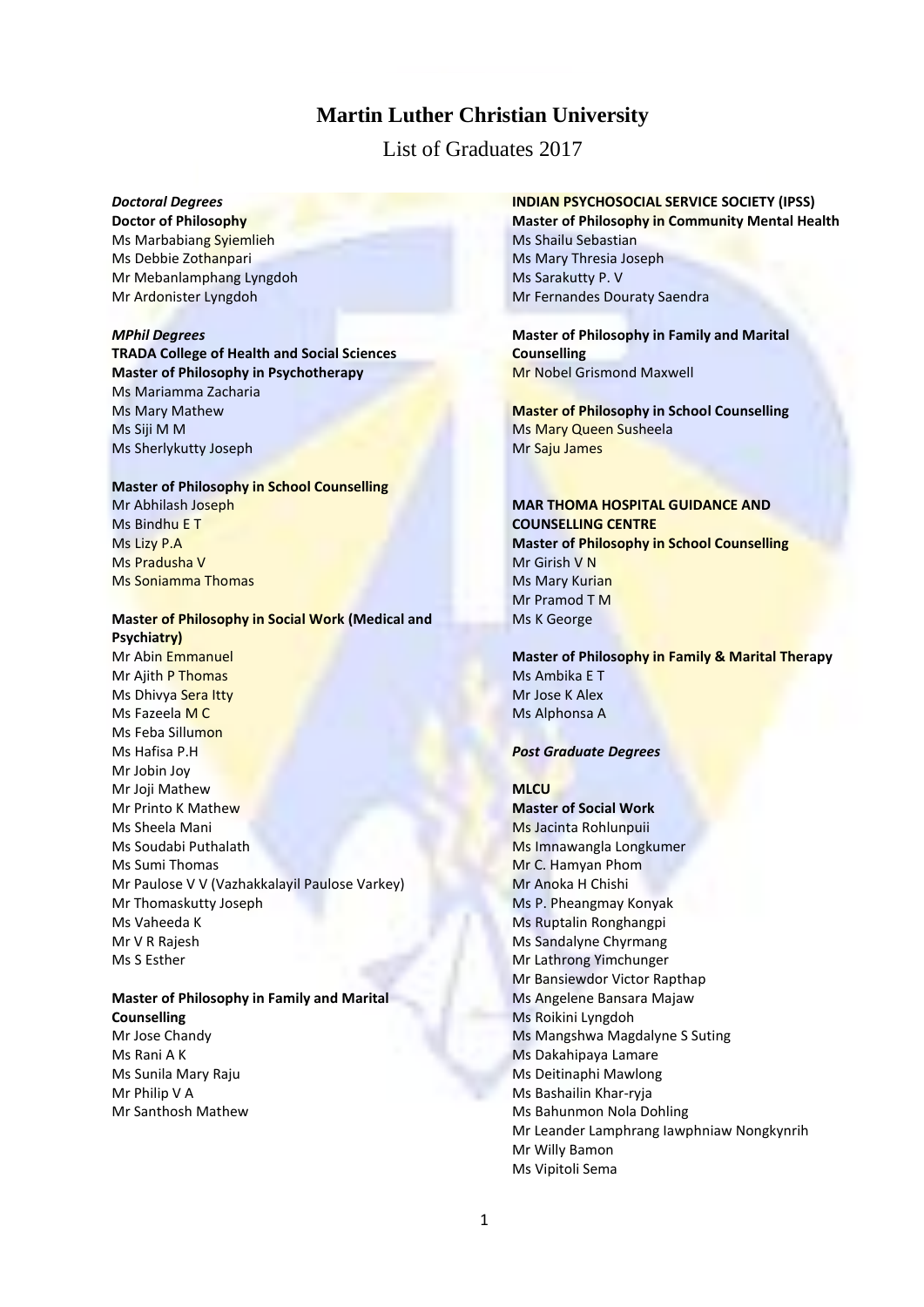Mr Dingrak M. Sangma Ms Chemeritha C. Marak Ms Wandashisha Kharbteng Mr Adrish Chamcham Ch. Marak Mr Balseng Ch. Momin Ms Alongtila Ms Aiomksiar Dkhar Ms Candice N. Sangma Ms Georgiana K Sangma Ms Tominna M. Sangma Mr Raj Khungur Daimari Ms Silchi Ch. Marak Ms Lana I Ka Shylla Ms Angun Lily Konyak Ms Khosalü Keyho Ms Geetanjali Hajong Mr Rinku Rangsa Marak Ms Philarishisha Jyrwa Ms Mayong Keinan Shaiza Mr Ponlang Ruttum Mr Micky Syngkli Ms Heinisha Suja Ms V.L. Remruatpuii Ms Chubaienla Longchar Ms Chubarenla Ms Darilinia Malngiang Mr Thirchung Romeo Aimol Mr Sanjib Brahma

## **Master of Business Administration**

Mr Rikchak A Sangma Ms Ibanylla Dhar Ms Stephanie Ibadaker Bang Mr Nangroi Manbha Lyngdoh Mr Joseph Reang Ms Bashongdor Wahlang Mr Tok Rangka Mr Hemanta Panging Mr F.C. Vabeipho Mr Final Dkhar Mr Heimon-U-Tre Suja Mr Mekerda Garod Ms Nikelda Lyngdoh Kynshi Mr Raja Tamang Ms K. Roshni Devi Mr Steve Paukholian Ms Keneitseinuo Zao Ms Daphikerlin Kharshiing

#### **Master of Commerce**

Ms Lakyntiew Mery Rynjah Ms Ibanri Myria Ms Christina Langkam Mr Reshiba Mr Longang Konyak Ms Aiplidaphi Dkhar Ms Rejoice Syih

Ms Keneisanuo Linyü Mr Eric Syiemlieh Ms Jingaiei Baphylla Warjri Mr Solly Meekway Bareh Ms Estherlin Khongbuh Ms Wari Dada Mr Pynshaiborlang Marwein

**Master of Science in Counselling Psychology** Ms Balarihun Snaitang Ms Pezanuo Miasalhou Ms C. Lalnunmawii Mr Shobhit Solomon Ms Molhou-ϋ Yano Mr Mughato Y. Zhimo Mr A. Kayepu Assumi Ms Wansaka Toi Mr Damaero W.D. Waanbah Ms Aditi Chhetri Ms Bhakynti Tangsong Ms G. Siriankamanroi Bareh Ms Cynthia S. Marak Mr Aldridge Mervyn Nengnong Ms Erosa Dokongsi Marak Ms Sinthoi Ningombam Mr Ravi N. Sangma Mr Alvin Mathew Ms Ridashisha Sohkhlet Ms Kharis Nongbri Ms Steffina Beypi Ms Mary G. Chanchinmawii Chenkual Mr Temjenlen Tzudir Ms Graceful Kharnaior Ms Botoli N Achumi Ms Miracle Wanñiang Ms Kredya G. Momin Ms Sharika W. Tariang Ms Lino H. Yeptho Ms Temsurenla Aier Ms Risuklang Byrsat Ms Moamongla Pongener Ms Nabamenda Bareh Mr Bigray Narzary

## **Master of Arts in Music**

Mr Wallambhasoh Malngiang Ms Amabel Susngi Mr Bruceson Lyngdoh Mawphlang Mr Deimonlangki M. Kharbuki Mr Haniel Reuel Jones Kharlukhi Mr Moses Pyrtuh Mr Shemphanglin Khardewsaw

**Master of Computer Applications** Mr Banteiborlang Kshiar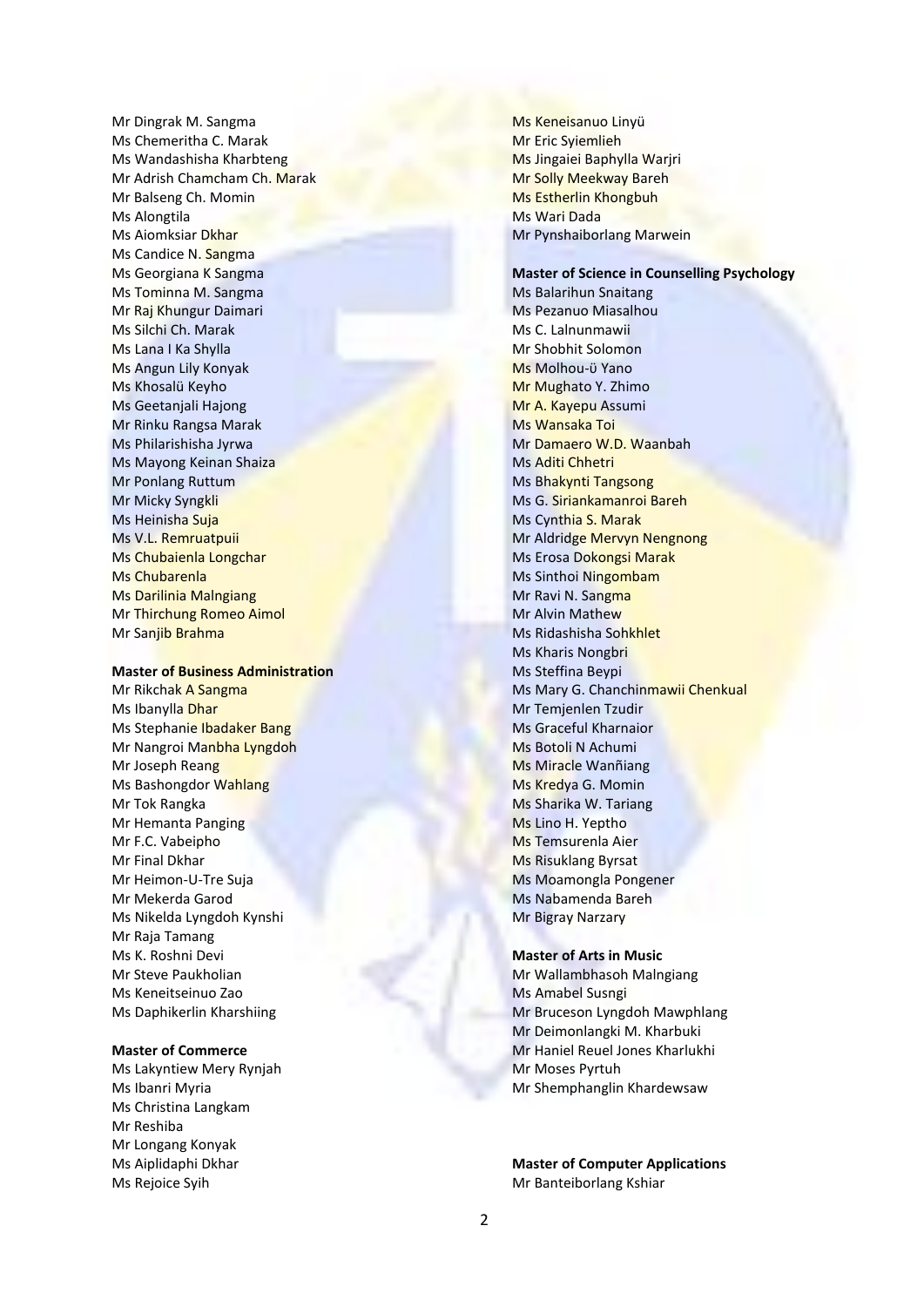Ms Cathrine Kharshiing Ms Lasubon Diengngan Mr Arjun Sing Kharmyndai Ms Halari Angeline Kharpor Ms Ibaiada Diengngan Ms Mebaaidahun Hahshah Mr Wanlambok Thabah Ms Emelyne Nongkhlaw Ms Donarilyne Marbaniang Mr Andy Clement Sajem Mr Wednesday Bataw Mr Ritngen Dondor Nongpluh Mr Emmanuel Lalringum Mr Appynias Lyngdoh Mawnai Mr Pautanlian Mr Bianglang Sumer Mr Thanglalsiam Thawmte

#### **Master of Arts in Environment and Social Development**

Mr John Kharkongor Ms Emika Syad Mr Khosatuo Sotetsu Mr Jyotiswar Dewan Mr Robert June Syiemlieh Ms Anthia Syiemiong Ms Amysha T Pachuau Ms Unung Tayeng Ms Lizabina Marak Mr Stefan Wann Lyngdoh Ms Daniella H. Nongkynrih Ms Creatify Sutong

#### **Master in Tourism and Travel Management**

Mr Yido Taipodia Mr Anetsaba Tzudir Ms Imlinenla Aier Mr Kheto Yhokha Ms.Tiamongla T. Imchen Ms Temsusenla Jamir Mr Takhe Nado Ms Lahundashisha Iawphniaw Ms Badeibiangpor Kharlukhi Mr Prashanjit Roy Mr Swinthon R Marak Ms Vepetso-ü Koza Mr Vivek Nath Ms Rebecca Liza Nongdhar Mr Bartherlomio M. Sangma Mr Rwirub Brahma Ms Lanuinla Imchen Mr Tenzing Woeten

# **Master of Science in Nutrition and Dietetics**

Ms Wanrihun Lyngdoh Pahsyntiew

Ms Premadona Suliang Ms Lalrinkimi Renthlei Ms Suman Bhandari Chettri Ms Larihun Lyngdoh Nonglait Ms Badarishisha Nongkynrih Ms Khiugiangliu Zofia Gonmei Ms Minakshi Boro Ms Nazneen Parvin Mr Dipjyoti Das

**Master of Science in Medical Laboratory Technology** Ms Zohmingthangi Ms Dipika Hajong Mr Pynsukborlang Pariong

**Master of Science in Medical Imaging Technology** Mr Joely Field Swett

**Master of Arts in Nutrition and Health** Ms Rüguozenuo Suokhrie Ms Badaphun Phanwar

## **BANSARA INSTITUTE OF OPHTHALMIC SCIENCES (BIOS) Master of Science in Optometry** Ms Wewe U Khalo Mr Dennis K Swu

## **MASON PHILLIPS ACADEMY**

**Master of Social Work** Mr Pedrick Ch. Marak Mr Matgrik Matew M. Sangma

# **LUNGNILA ELIZABETH SCHOOL OF SOCIAL WORK**

**Master of Social Work** Ms Asanai H Mr Rolle Kholi Ms Lhingneihoi Haokip Mr L. Raitung Mr Rangtei Lungtuba Ms J. Hellen Dou Mr Wilson Kahmei, Ms S.Daveine Mercy Ms L. Liida Chao

## **GLOBAL SCHOOL OF COUNSELLING (GSC)**

**Master of Science in Counselling Psychology** Ms Irin Ann Abraham Ms Jury Bage Ms Mini K Kurien Ms Mood Preethi Angel Ms Payal Verma Ms Arasavilli Rachel Ramya Ms Sophia Abraham Ms Sungjemtila A Longkumer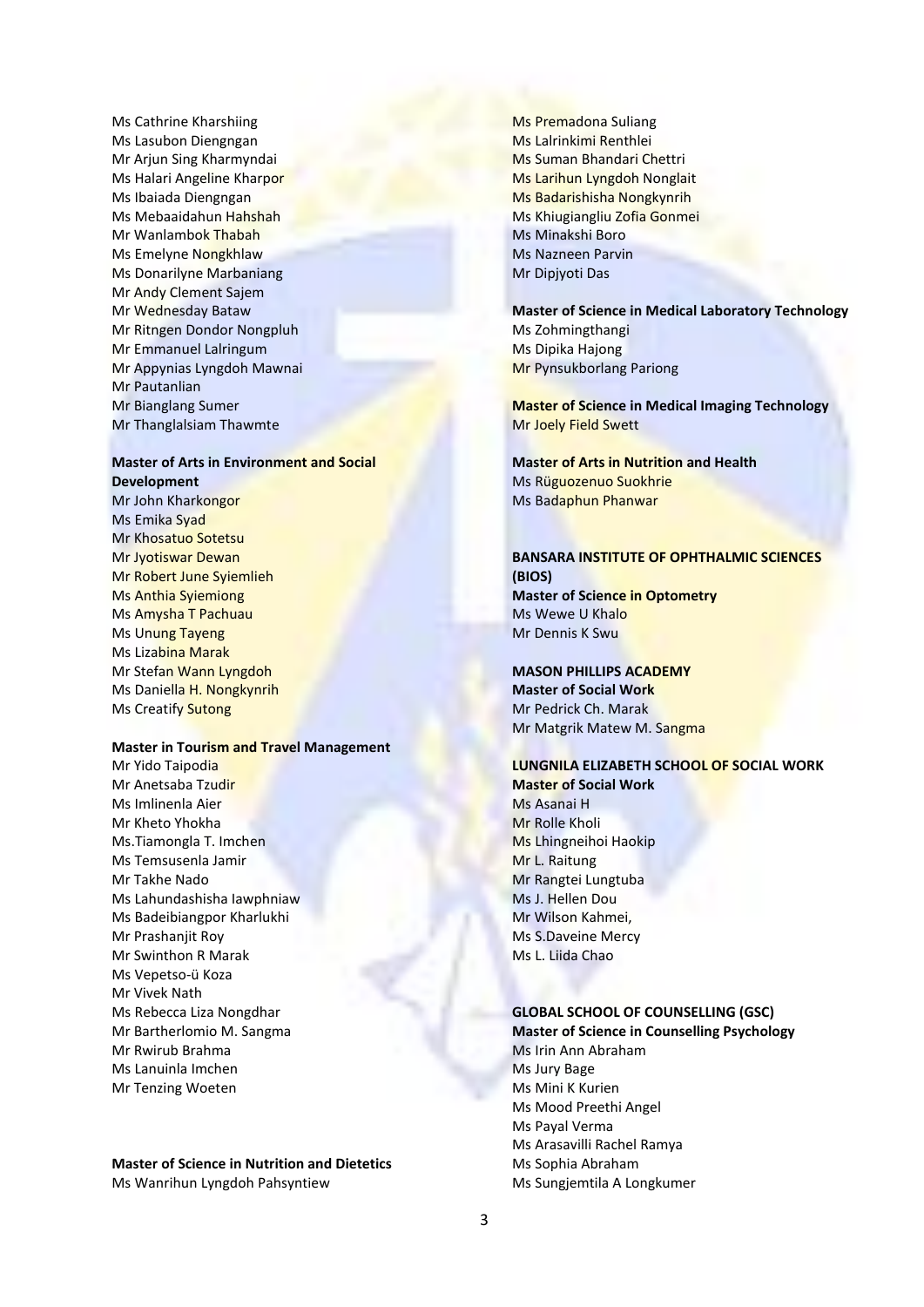Ms Suzanna Bhutia Ms Tunisha Aase Marie Jai Ms K Vemavathi Ms Wontimla Kashung Mr Anil Paul A Mr Daniel T Gunalan Mr Daryal Thawar Anal Mr Gaurav Dalal Mr Gou Khan Khual Mr Maongkaba Walling Mr Micheal Blesson M Mr Pothen Chalil Varghese Mr Thang Lian Khup Mr Thomas Abraham

## **TRADA College of Health and Social Sciences Master of Science in Counselling Psychology**

Ms Aneena Varghese Mr Jijo N. J Mr.K K Samuel

## **Master of Social Work in Medical and Psychiatry**

Mr Ajaikumar C. N Mr Bipin Thomas Mr Jaison James Mr Lijo K Johny Mr Rufose John Mr Soni Silvy Mr Blesson T. S Ms Joshmi George Mr Prasad G Mr Prathyash Mathew Thomas Mr K. P. Lithin Abraham Mr Prins Philip

## **SAMPURNA INSTITUTE OF ADVANCED STUDIES (SIAS) Master of Science in Counselling Psychology**

Mr A Xavier Mr Alwin Joseph Mr Anil Lakra Ms Annamma Mathew Mr Ashlon Antony Noronha Ms Banda Ramya Ms Bernice Sams Mr Bijesh Thomas Ms Bindhu Subash Balabhadran Ms Chirayath Nancy Varghese Ms Dhruvi Sheth Ms Idolule Pwetlang Ms Indupriya C Ms Ishana Miriam Biju Ms Jerusha Rachel Samuel Mr Jomy Chacko Ms Kehelingle Ramlia Ms Leena Mathias Mr Maddineni Kishore Kumar Ms Neethu Mohan

Ms Neha Ballabh Ms Nisha Joseph Ms Palak Jain Ms Priya Williams Ms R Shyla Ms Rahel Dutt Ms.Rakhi N Gopan Mr Robin V Joseph Ms Roshni Chhetri Ms S Sai Mounika Devi Ms Shruti Patawari Ms Supriya Choudhary Ms Kothapalli Vasudha Ms Vidhya Devi Mr Shaji John Mr Vijo M D Ms Vaishnavi Obulumpalli Ms Minnu George Ms Tresa Tauro

# **MAR THOMA HOSPITAL GUIDANCE AND COUNSELLING CENTRE**

**Master of Science in Counselling Psychology** Ms Sheeba Johnson Mr Annson Mathews Ms Riya Roy Ms Sudha Susan George Ms Linta Dani Joseph Ms Angel Mathew Ms Mary Kutty George Mr Kurian M. J Mr Pavan Zachariah Varghese Mr Georgie Alex Oommen Ms Rachel Tharian Mr Sabu Chethikalam Mathew Ms Susamma Charles

## **INDIAN PSYCHOSOCIAL SERVICE SOCIETY (IPSS) Master of Science in Counselling Psychology** Mr Sterin Joseph

Mr Jose Netto P Ms Valsamma Joseph

## **EVANGELICAL FELLOWSHIP OF INDIA COMMISSION ON RELIEF (EFICOR)**

**Master of Arts in Mission and Development Practice** Mr Samuel Varghese Mr Chimham Jesupatham Mr Pavin C.J. Mr Kaleswararao Addanki Mr Joseph Xavier Ms Valeriya Netrebina

## **UIM- FAMILY RESEARCH TRAINING INSTITUTE Master of Arts in Family Life Education**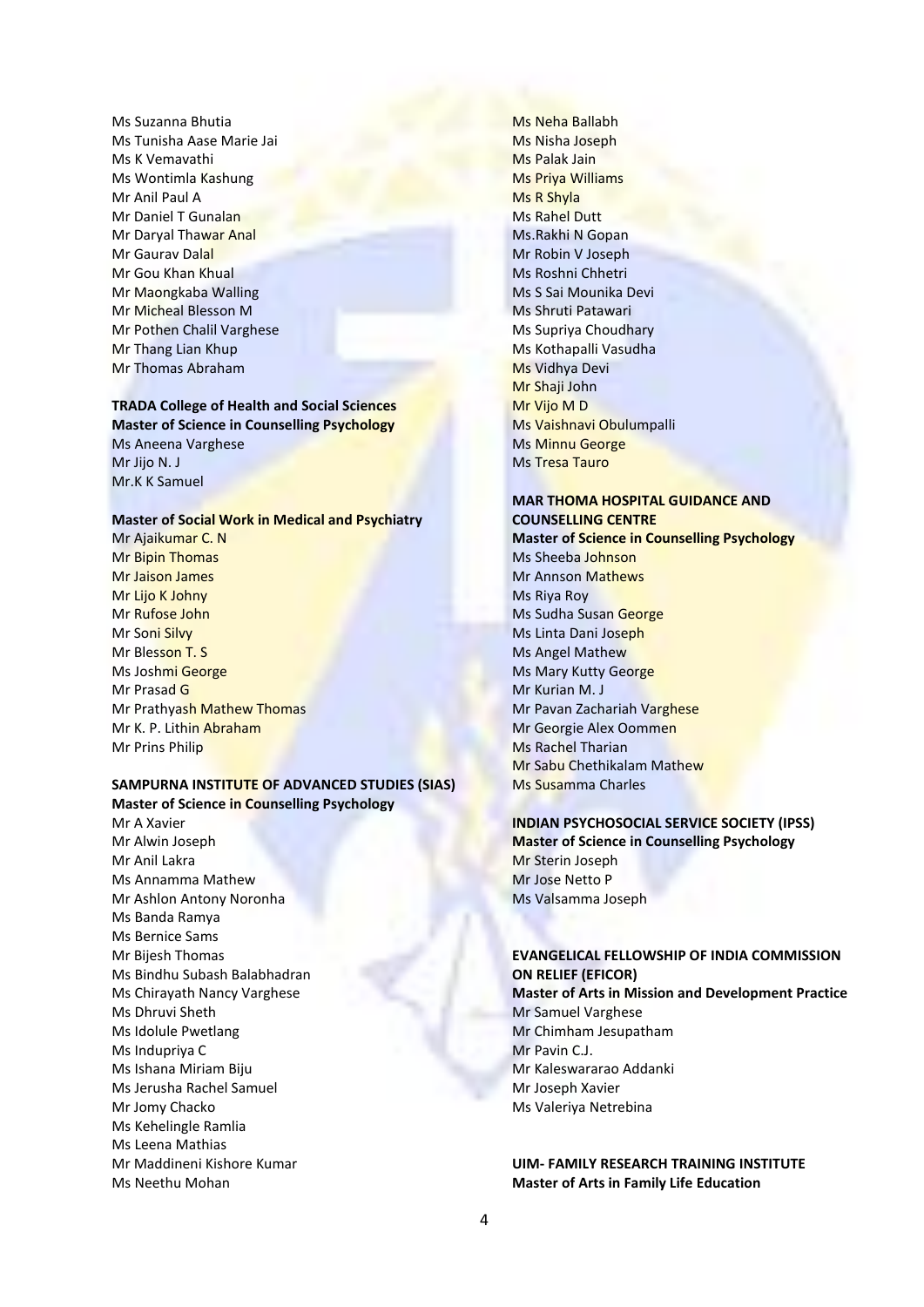Ms Catherine Jessica Jacob Mr Chandan Singh Giri Mr John Peter Ms Leena A. Jacob Mr Maco Susai Mr Moses A. Mr Rajeev Kumar T. R. Ms Sunitha Prasad

#### *Post Graduate Diploma Degrees* **MLCU**

**Post Graduate Diploma in Computer Applications** Ms Thangki H Omega

**GLOBAL SCHOOL OF COUNSELLING Post Graduate Diploma in Counselling Psychology** Ms Leelavathi H

## **MAR THOMA HOSPITAL GUIDANCE AND COUNSELLING CENTRE Post Graduate Diploma in Clinical and Pastoral Counselling**

Ms Mary Kutty Mathew Ms Mercy Mathews Ms Rosamma Y Ms Jemy Jacob Ms Aleyamma Mathew Ms Letha Oommen Ms Shiela Elizabeth Abraham Ms Achamma Mathai Ms Cissy John Ms Elizabeth Mathew Ms Hema Oommen

#### *Under Graduate Degrees*

## **MLCU**

**Bachelor of Social Work** Ms Gracefulness Wanniang Ms Yonika Swer Mr Shaphrang S. Massar Ms Dorafiona Bamon Ms Naphiriti Thangkhiew Ms Rishakordor Lyngdoh Ms Phibahun Rngikseh Ms Banyllashisha Mynsong Ms Linda Syad Ms Rishisha Syiemlieh Ms Febrene Kharmujai Ms Rimica Pohsnem Ms Jerin Dkhar Ms Pynshailin Rani Mr Iakmenlang Mylliemumlong Mr John Douminlun Zou Ms Iialinda Pyngrope Ms Daphishisha Kharumnuid

Mr Asit Debbarma Mr Malsawmsanga Mr Request Pala Ms Aitilang Pala Ms Abigail Yarisa Warjri Mr Raplang K. Musulman Ms Rakili Chawhte Ms Samhaka M. Challam Ms Riya Boro Ms Desiree Mary Kharir Mr Grimcheng N. Sangma Ms Kerlinda Kharmalki Mr Sengang Ch. Momin Ms Artimon Nongbet Mr Aplang Kanai Mr Sengrik M. Marak Ms Jeanney Pohtam Ms Naphisaka Ryngkhlem Mr Kordorme S. Manner Ms Evita B Marak Mr Peacefulman Marwein Ms Sicilia Zahau Ms Restoreme Dkhar Ms Amoiphica Surong Ms Bashisha Thoo Mr Soki Lapasam Ms Noami Pyrtuh Ms Iarisalang Poshna Ms Ibanrilin Shadap

#### **Bachelor of Business Administration**

Mr Leonardy Laba Pohtam Mr Tynronglem Surong Ms Pdianghunsha Kharraswai Mr Banteilang Kurbah Mr Baiarjingmut Khongsni Mr Rahul Rajput Mr Deemy Anderson Sajem Mr Novikul Sophie Mr Palash Chandra Mr Daemioo Christopher Blah

#### **Bachelor of Science in Psychology**

Ms Imtisangla Jamir Ms Sushmita Topno Ms Narolina R. Marak Mr Nathanial Kharmujai Ms Rihunlang Lyngdoh Ms Janthunglo N. Ngullie

**Bachelor of Arts in Music** Mr Velhü Dozo Ms Morealda Paswet Mr Ketouse Kets

**Bachelor of Computer Applications** Ms Sidralyne Khongbuh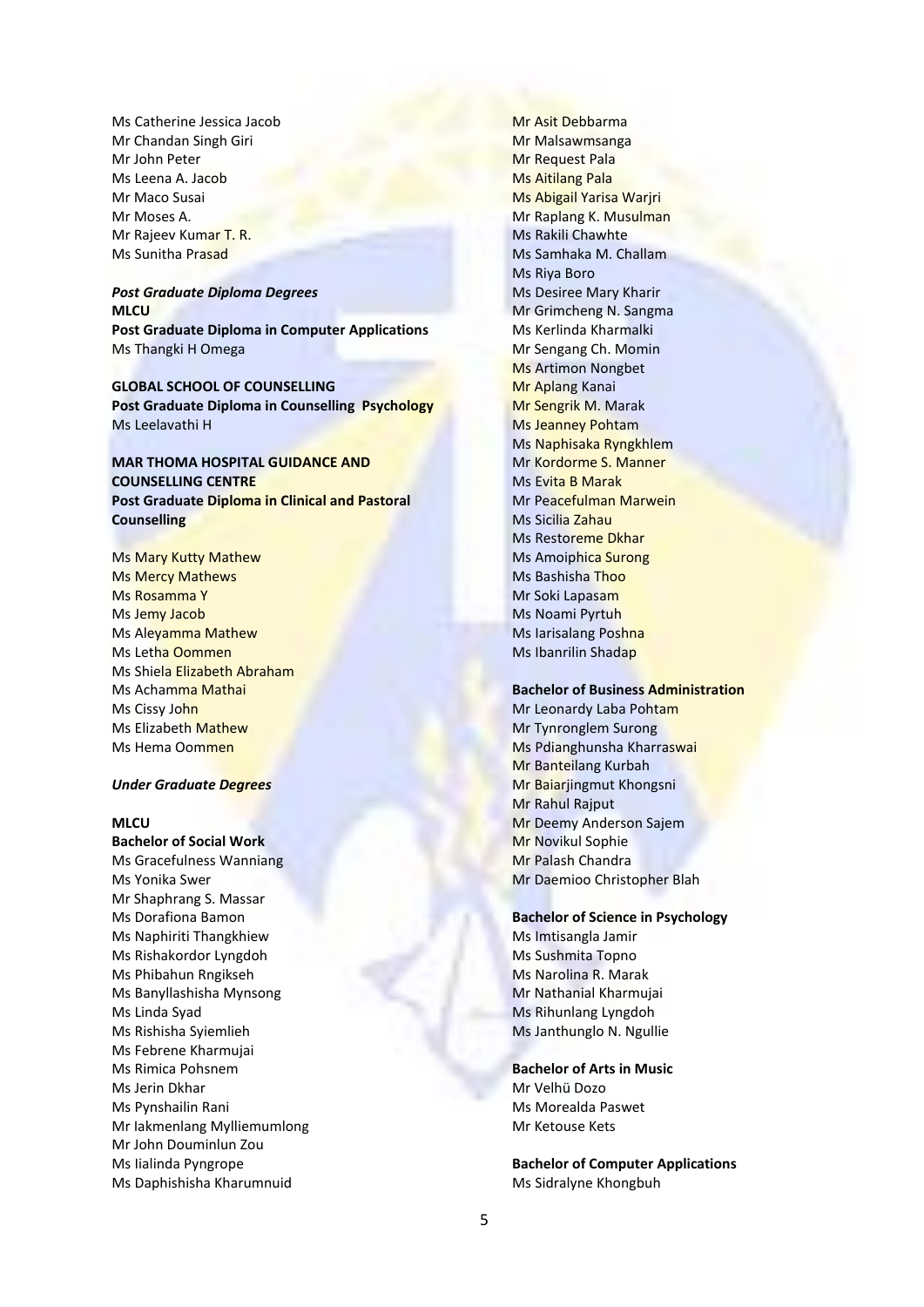Mr Jonathan Kupar Kharmawlong Mr Mebanteilang Kharbithai Mr Mebanteiskhem Ryntathiang Mr Nigel Cymond Khyriemmujat Mr Kyntiewbor Dkhar Mr Shanti Bijay Chakma Mr Akashdeep Lama Jyrwa Ms Thakim Macdalene Ngamlai Ms Bewithus Ksoo Mr Rexibond Sohkhlet Mr Alfred Jaraiñ Ms Liza Kharbhoi Mr Khumanthem Jison Mr Ritesh Kumar Baitha Ms Baiamon Nongrum Mr Pynjanaiborlang Kharraswai Ms Damerrily Kharpeiñ Ms Wandashisha Nongrum Mr Raimon Mukhim Mr Beneson Kharbudon Ms Kahi Shullai Mr Dahunlang Salahe Ms Namekabor Iakai Ms Rikomen Sayoo Mr Arkini Syngkon Mr Markijuh Nongtdu Mr Plato Laloo Mr Kevin Chyne

**Bachelor of Science in Hardware and Networking** Mr Allankupar Jones Synrem

#### **Bachelor of Science in Medical Laboratory Technology**

Mr Petekhrielie Suohu Mr Shaiborlang Mynsong Ms Betsy Anne Khongmawpat Mr Borlang Kharjana Ms Soyapem S. Shimray Mr L.Thanglen Ms Rosalin Lyngdoh

**Bachelor of Science in Medical Imaging Technology** Ms Bandri Mary Kharpor Ms Ehingheule Poireng

**Bachelor of Science in Community Health Practitioner** Mr Firststar Syiemlieh Ms Daiamon Wanniang

**Bachelor of Science in Surgical Technology** Mr Aibanim Nadon Ms Banpynjanai Pauline Kharpor Ms Daphira Kharbamon

**Bachelor of Tourism Administration** Ms Baby Mara

Ms Evakordor Mary Khonglah Mr Janailar Marbañiang Mr Hawamut Challam Mr Balajied Kharkongor Ms Andrea Sofia Chullai Ms Daphisha Khyriem Ms Trinayanee Devi Das Ms Sucie Mary J. Nongbet

## **MASON PHILLIPS ACADEMY**

**Bachelor of Social Work** Ms Bansme Ch Marak Ms Tridha Ch. Sangma Ms Atchieama N. Sangma Mr Ritthe K Sangma Mr Saljagring Ch. Marak Mr Rambosh D. Sangma Mr Wegado Ch. Sangma

## **BANSARA INSTITUTE OF OPHTHALMIC SCIENCES (BIOS)**

**Bachelor of Science in Optometry** Ms Hazel Nora Jyrwa Mr Benjamin Warlarpih Mr Ningthoujam Johnson Singh Ms Daphisha Mylliem Ngap Ms Ningthiannem Mr Dathrang Ki-oo Star Khyllep Ms Amelia Janis Langstang

## **WOODLAND INSTITUTE OF NURSING (WIN) Bachelor of Science in Nursing**

Ms Bandarilin Nongrem Ms Banrilang Kharbyngar Ms Baniewkor Emdor Dhar Ms Baphinrilin War Ms Binhile Semy Ms Civilgracia Syiemiong Ms Dayamon Kharsahnoh Ms Derang Makri Ms Fair - I - Ca Siangshai Ms F. Lalhmingthari Ms Forever Passah Ms H. Lalhlimpuii Ms Habamon Nongrang Ms Honali Degio Ms Ibanrishisha Kurkalang Ms Ibansabet Mylliemngap Ms Indaroishisha Pakem Ms Julihun Lyngdoh Ms K. Lalruatsangi Ms Lalchungnungi Ms Lismery Ryntathiang Ms Laurisa Pakma Ms Marvella M. Nongkhar Ms Meba - Ai Talang Ms Mebakordor S. Myrthong